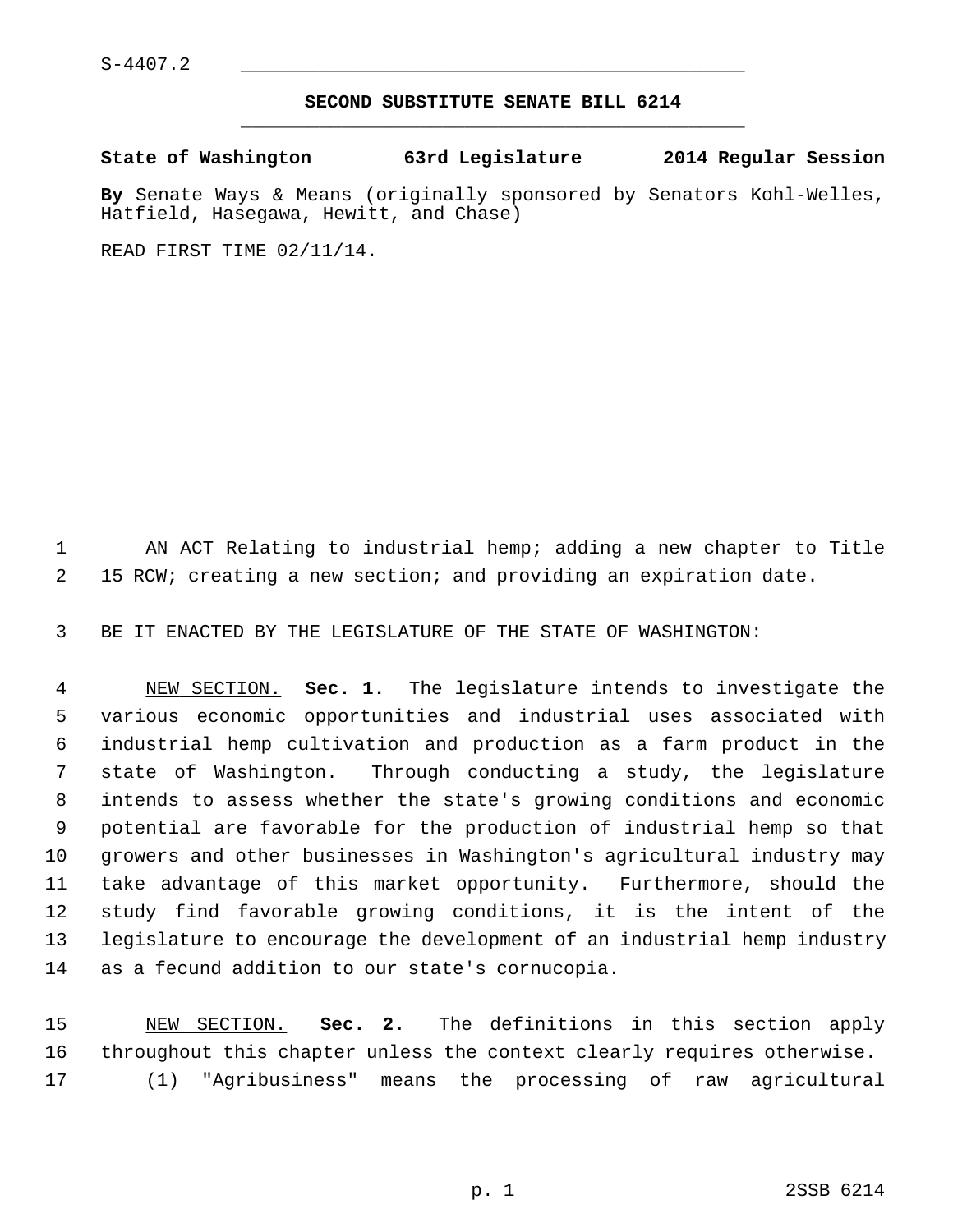1 products, including but not limited to timber and industrial hemp, or 2 the performance of value-added functions with regard to raw 3 agricultural products.

 4 (2) "Grower" means any person or business entity growing industrial 5 hemp.

 6 (3) "Hemp products" includes all products made from industrial hemp 7 including, but not limited to, cloth, cordage, fiber, food, fuel, 8 paint, paper, particle board, plastics, seed, seed meal and seed oil 9 for consumption, and certified seed for cultivation, if the seeds 10 originate from industrial hemp varieties.

11 (4) "Industrial hemp" means all parts and varieties of the plant 12 cannabis sativa, cultivated or possessed by a grower, whether growing 13 or not, that contain a tetrahydrocannabinol concentration of point 14 three percent or less by weight, except that the THC concentration 15 limit of point three percent may be exceeded for licensed industrial 16 hemp seed research.

17 (5) "Tetrahydrocannabinol" or "THC" means synthetic equivalents of 18 the substances contained in cannabis sativa, or in the resinous 19 extractives of, cannabis, or synthetic substances, compounds, salts, or 20 derivatives of cannabis sativa or chemicals and their isomers with 21 similar chemical structure and pharmacological activity.

22 (6) "THC concentration" means percent of total THC, which is the 23 combined percent of delta-9 tetrahydrocannabinol and 24 tetrahydrocannabinolic acid in any part of the plant Cannabis, 25 regardless of moisture content.

26 NEW SECTION. **Sec. 3.** Industrial hemp is an agricultural product 27 that may be grown, produced, possessed, and commercially traded in the 28 state.

29 NEW SECTION. **Sec. 4.** (1) Subject to receiving federal or private 30 funds for this purpose, Washington State University shall study the 31 feasibility and desirability of industrial hemp production in 32 Washington state. In conducting the study, the university shall gather 33 information from agricultural and scientific literature, consulting 34 with experts and the public, and reviewing the best practices of other 35 states and countries worldwide regarding the development of markets for